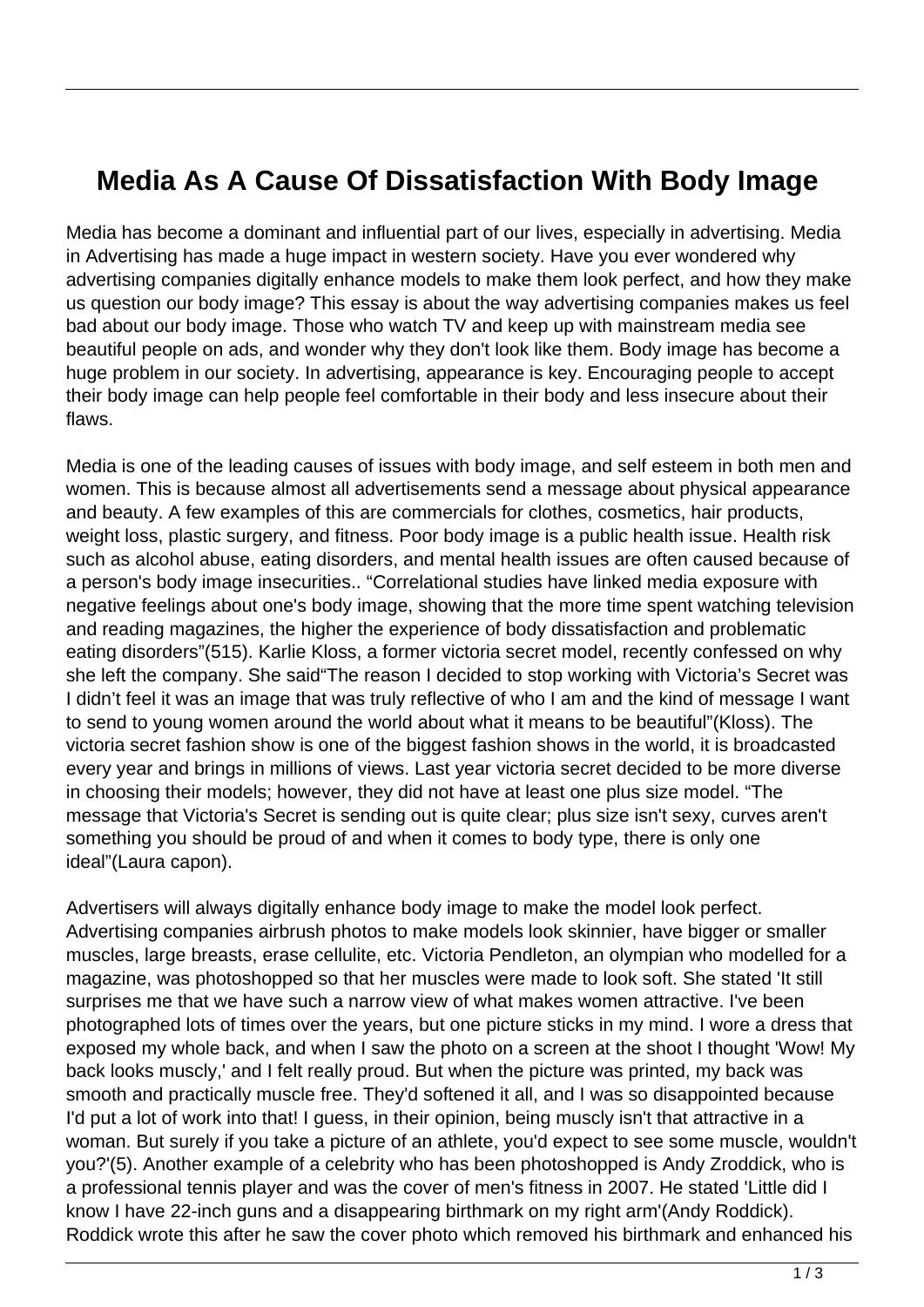## biceps.

"In Western Societies, the ideal self-concept of a woman is represented by an ectomorphic, or thin, stereotype"(131). "Thus, it's not surprising that marketers tendency to employ attractive models has been taken to an extreme as many advertisers show highly idealized images of physical attractiveness"(131). Because of the application of digital enhancing photos or "Photoshopping", this trend has accelerated. Many images that are used in magazines have been digitally altered to some extent. This is a huge problem in western society because these models are portrayed to represent an ideal body image that the average woman cannot meet.

There are many concerns about the representation that unrealistic models in advertising has a negative consequence on women. Many people compare themselves to these unrealistic lifestyle ads, because of the comparison made between the models where they are being recognized as a body standard." A major concern is that is that such idealized images raise comparison standards of attractiveness while decreasing body dissatisfaction, self esteem, and self-evaluation"(131). Young women, and women who are already suffering with accepting their body image suffer from eating disorders. The advertising industry has set unrealistic expectations for teens about their physical appearances by using models with 'perfect bodies.' The modelling industry today has put a tremendous amount of pressure on models, causing them disorders of both mental and physical illness. These disorders then creating the look of the "perfect body" have now lead to unrealistic expectations of body image for society.

Many women turn to plastic and cosmetic surgery in order to make them feel better about themselves. "277 female college students completed a questionnaire measuring the new media exposure to perfect facial ideals, magazine exposure to cosmetic surgery contents, online appearance interaction, materialistic values, and their attitudes towards cosmetic surgery"(Abstract). The result showed that all this exposure associated with the acceptance of cosmetic surgery. In the past decade, cosmetic surgery has pervaded both western and nonwestern popular culture. "Statistics compiled by the American society of plastic surgeons reveal that 17.1 million cosmetic surgery procedures were performed in America in 2016"(1). Mass media plays a key role in cosmetic surgery, there are many shows about cosmetic surgery.

What are the stats on Body Image? Eighty four per cent of the women in the U.S. are ashamed of their body image. Thirty four per cent of males in the U.S. are ashamed of their body image. Research shows that body dissatisfaction can lead to suicide, mental illness, and drug abuse. Teen girls devote about an hour a day to their physical appearance. Teen boys spend about thirty minutes a day on theirs. Eighty per cent of girls admit that they compare themselves with photoshopped celebrities.

Body shamings should be banned. Body shaming ads should be banned because unrealistic beauty harms young minds and bodies "I'M SICK OF BEING BOMBARDED by messages suggesting that my body isn't good enough! The truth is, no matter how many times teens are told that all body types are beautiful, we will never truly accept that notion as long as we're surrounded by ads promoting unrealistic body images"(Nadya Khan). Celebrities post body positive messages on their social media accounts, yet are pictured in magazines looking extremely thin and beautiful. The message we're receiving is: 'All body types are beautiful—but be skinny and expose a lot of skin''(4). If there were a ban on ads that promote unrealistic body images, maybe teens would feel less pressure to meet society's beauty standards and find it easier to be themselves. This might not put an end to our insecurities; however, its a start.